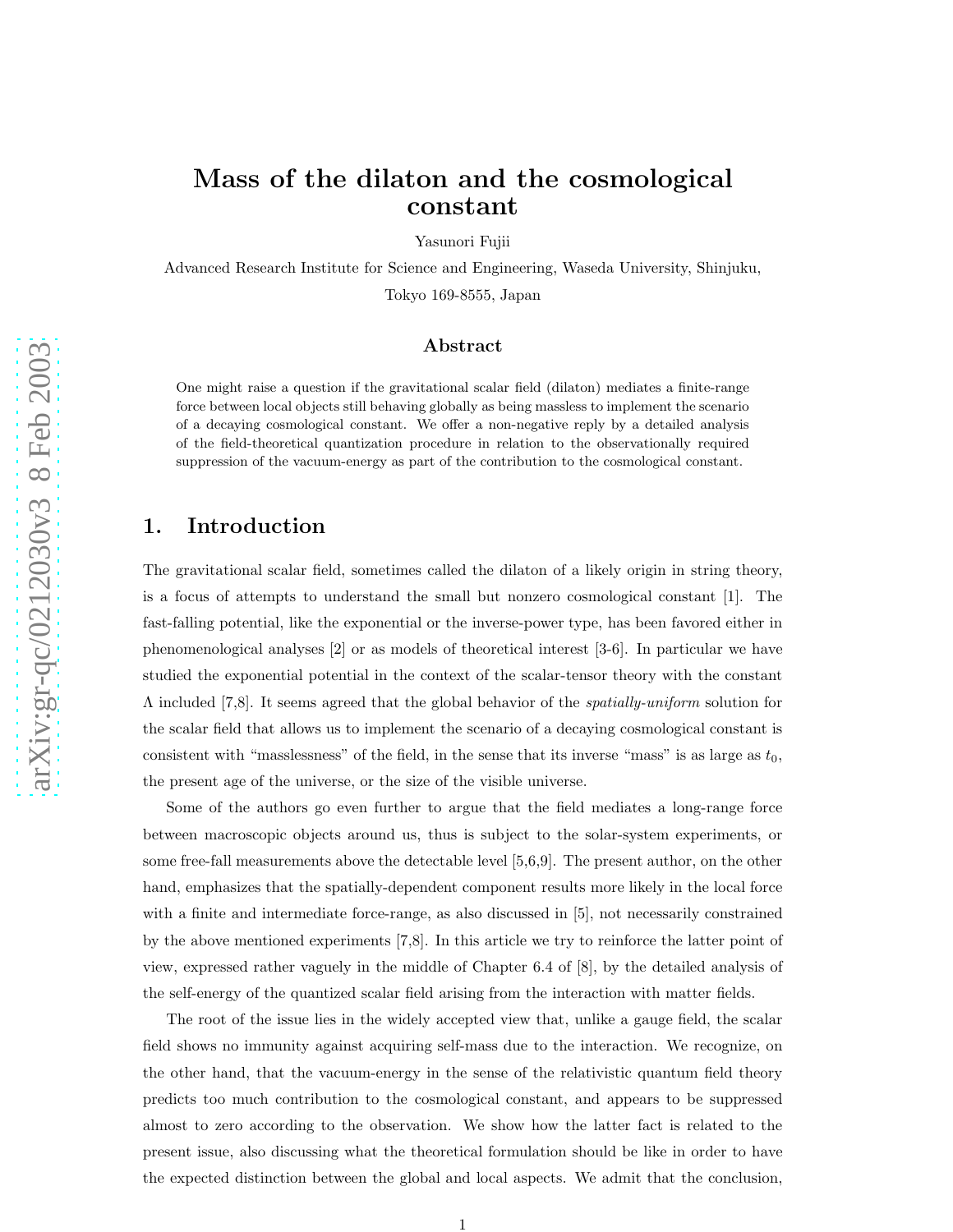partly a conjecture, is still tentative depending to some extent on the specific model chosen. We still believe the effort to provide an important insight to the issue.

# 2. Preliminaries

We start with the 4-dimensional Lagrangian of the scalar-tensor theory with the constant Λ included in the J(ordan) conformal frame (CF), sometimes called the string CF, or the theoretical CF:

$$
\mathcal{L} = \sqrt{-g} \left( \frac{1}{2} \xi \phi^2 R - \frac{1}{2} \epsilon g^{\mu \nu} \partial_{\mu} \phi \partial_{\nu} \phi - \Lambda + L_{\text{matter}} \right), \tag{1}
$$

where  $\phi$  is the scalar field, while  $\xi$  and  $\epsilon$  are related to  $\omega$  in the prototype Brans-Dicke model by  $\xi^{-1} = 4|\omega| > 0$  and  $\epsilon = \text{Sign}(\omega)$ . Notice that choosing  $\epsilon = -1$  implies a ghost with negative kinetic energy of  $\phi$ , but, due to the "mixing" effect in the non-minimal coupling term, the first term on the right-hand side of (1), the total energy remains positive as long as  $\zeta^{-2} \equiv 6 + \epsilon \xi^{-1} = 2(3 + 2\omega) > 0$ , assumed also of the order unity. We use the (reduced) Planckian unit system with  $c = \hbar = M_{\rm P} = (8\pi G/c\hbar)^{-1/2} = 1$ . Note that  $\text{GeV} = 0.41 \times 10^{-18}$ while the present age of the universe  $t_0 \sim 14 \text{Gy}$  is  $1.66 \times 10^{60}$ . To make the paper to be minimally self-contained, we summarize the formulation briefly according to [8], though some of the contents had been obtained in [3-5] in different contexts.

The cosmological constant problem has two faces [8]: "Why is it so small compared with  $M_P^4$ ?" and "Why is it still nonzero?" In this note we confine ourselves to the first one, which is replied successfully by showing that the effective cosmological constant decays with the cosmic time. Including a constant  $\Lambda$  on the right-hand side of (1), however, changes the cosmological solution without  $\Lambda$  so drastically that many traditional views deviate dangerously from what the standard cosmology has told us. In our proposed remedy [7,8], we allow the scalar field to enter  $L_{\text{matter}}$ , thus violating Weak Equivalence Principle, but in such a way that its observable effects remain relatively small. In this "scale-invariant model," scale invariance observed by the first two terms on the right-hand side of (1) is extended to the matter part.

- In the prototype BD model,  $L_{\text{matter}}$  is assumed to be decoupled from  $\phi$  in the J frame. We revise this by introducing a term  $-(1/2)f^2\phi^2\Phi^2$ , where  $\Phi$  is a real scalar field as a representative of matter fields throughout this paper, not to be confused with the gravitational  $\phi$ , while f is a dimensionless coupling constant. No mass term of  $\Phi$  is assumed at this stage.
- By applying a conformal transformation moving to the E(instein) CF, the above-mentioned interaction term becomes a mass term,  $-(1/2)m^2\Phi_*^2$  with  $m^2 = \xi^{-1}f^2$ , with the scalar field left entirely decoupled from the matter field  $Φ<sub>*</sub>$ . Scale invariance is shown to be broken spontaneously with the canonical  $\sigma = \zeta^{-1} \ln(\xi^{1/2} \phi)$  as a massless Nambu-Goldstone boson. We may accept this E frame to be a physical CF.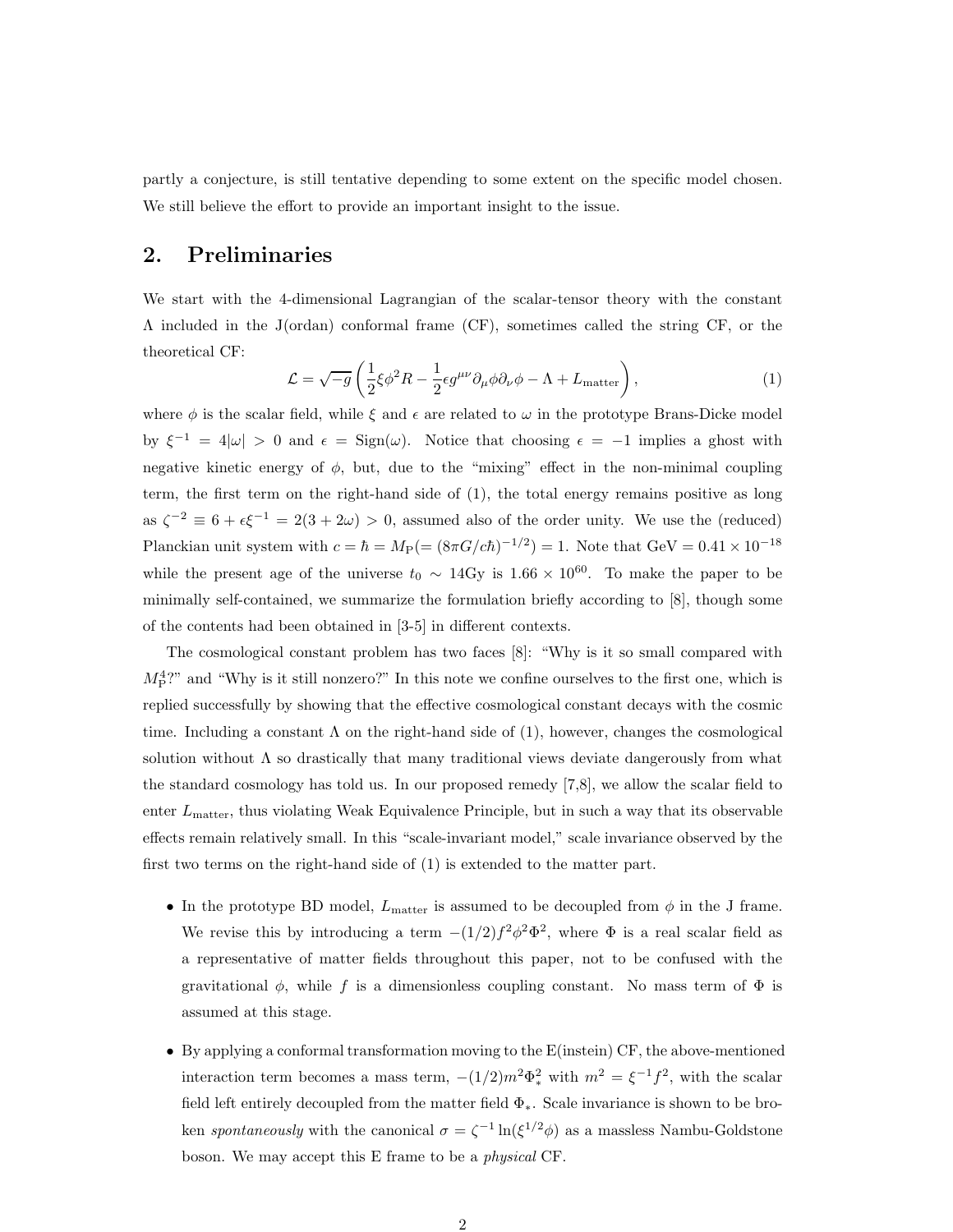• By including quantum corrections among matter fields, the  $\sigma$ -matter coupling re-emerges as an effect of quantum anomaly:

$$
L' = -\frac{1}{2}g_{\sigma}\Phi_*^2 \sigma, \quad \text{with} \quad g_{\sigma} = \zeta Q m^2 M_P^{-1}, \tag{2}
$$

to the one-loop approximation, where  $Q$  is a coefficient which depends on the nongravitational coupling constants of the matter fields, WEP thus being violated. The factor  $M_{\rm P}^{-1}$  has been re-installed as a reminder that  $g_{\sigma}$  has mass dimension 1. Scale invariance is now broken *explicitly*, leaving  $\sigma$  as a pseudo NG boson, which is generically massive. We point out that the calculation was made in the dimensional regularization method which is *different* from a simple cutoff procedure [10].

Let us ignore the quantum effects for the moment, and re-express (1) in terms of the starred quantities in the E frame:

$$
\mathcal{L} = \sqrt{-g_*} \left( \frac{1}{2} R_* - \frac{1}{2} g_*^{\mu \nu} \partial_{\mu} \sigma \partial_{\nu} \sigma - \Lambda e^{-4\zeta \sigma} + L_{\text{matter}} \right). \tag{3}
$$

Note that the constant term  $-\Lambda$  in (1) has been transformed to an exponential potential,  $V(\sigma) = \Lambda e^{-4\zeta\sigma}$ . In the Friedmann universe with  $k = 0$ , the cosmological equations are

$$
3H_*^2 = \rho_\sigma + \rho_*,\tag{4}
$$

$$
\ddot{\sigma} + 3H_*\dot{\sigma} + V'(\sigma) = 0,\tag{5}
$$

where we assumed radiation dominance to simplify the equations, though the conclusion remains essentially unchanged for dust dominance as well. We also use the over-dot for differentiation with respect to  $t_*$ , the cosmic time in the E frame, while  $\rho_{\sigma} = \dot{\sigma}^2/2 + V(\sigma)$ , representing "dark" energy," plays the role of an effective cosmological "constant"  $\Lambda_{\text{eff}}$  in the E frame. On the other hand,  $\rho_*$  is the energy density of the matter including dark matter.

We find the solution for the spatially uniform  $\sigma$ :

$$
\sigma(t_*) = \bar{\sigma} + \frac{1}{2}\zeta^{-1}\ln t_*,\tag{6}
$$

where  $\bar{\sigma}$  is a constant determined by  $\Lambda e^{-4\zeta\bar{\sigma}} = (1/16)\zeta^{-2}$ . This describes a slowly-rolling-down behavior, and is an attractor solution independent of the initial values. We also obtain

$$
\rho_{\sigma} = \frac{3}{16} \zeta^{-2} t_*^{-2}, \tag{7}
$$

$$
\rho_* = \frac{3}{4} \left( 1 - \frac{1}{4} \zeta^{-2} \right) t_*^{-2}.
$$
\n(8)

Note that these asymptotic behaviors are independent of  $\Lambda$ . Equation (7) shows that  $\Lambda_{\text{eff}}$  falls off like  $t_*^{-2}$ , implementing the decaying  $\Lambda$  scenario. Note that the common "scaling" behavior as in (7) and (8) provides short of understanding the "second face," requiring a further attempt, like the "two-scalar model" [8].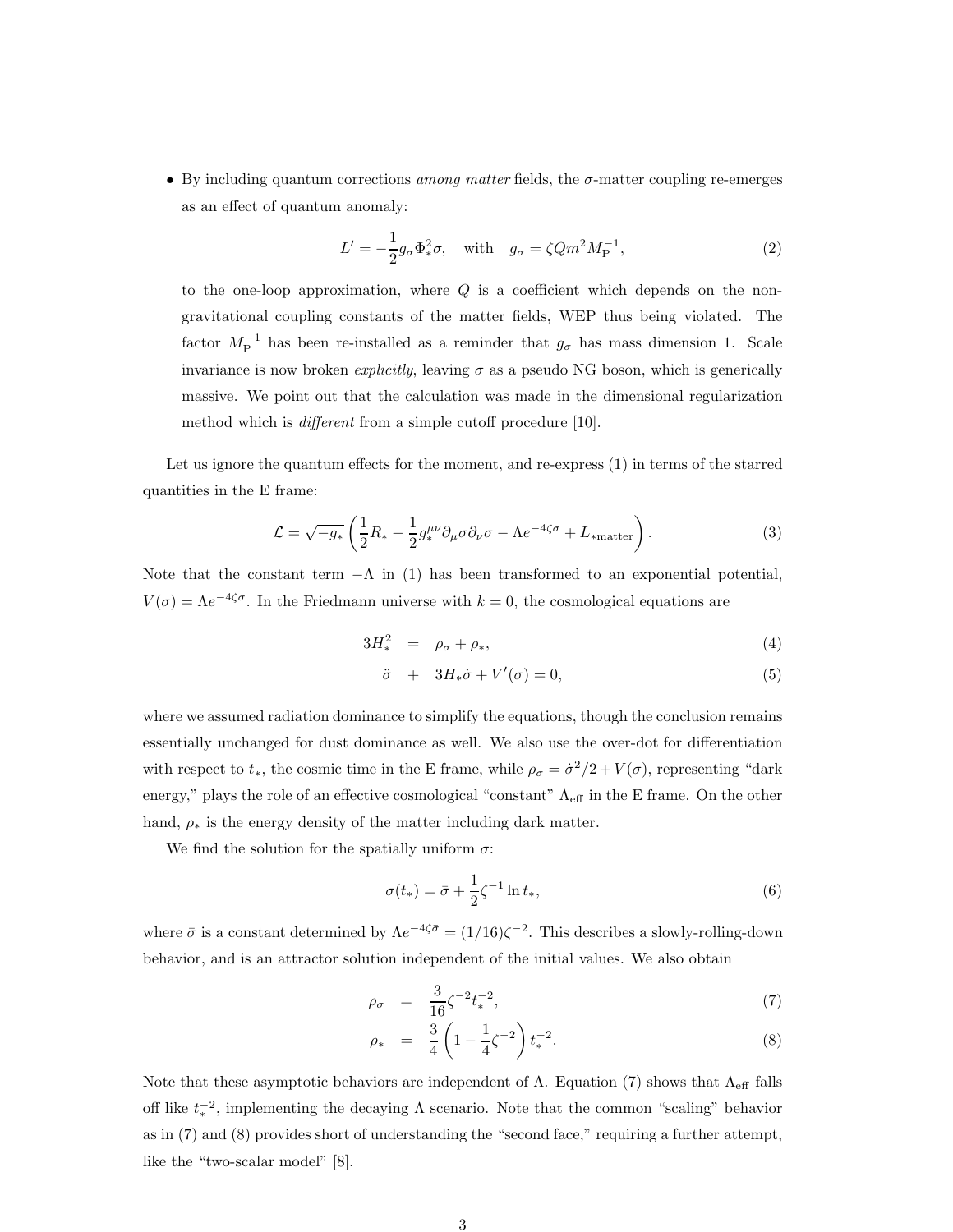The potential has no minimum. One may nevertheless define a "mass squared" by

$$
\mu_b^2 = \frac{\partial^2 V}{\partial \sigma^2} = (4\zeta)^2 V. \tag{9}
$$

By using (6) we immediately find  $V \sim t_*^{-2}$ . Combining this with (9) we conclude

$$
\mu_b^2 \sim t_*^{-2},\tag{10}
$$

up to the multiplying coefficient roughly of the order unity. At the present epoch, the mass  $\mu_b$ is as small as  $\sim t_{*0}^{-1}$ , or the "force-range" as large as  $\sim t_{*0}$ , which is the size of of the visible universe. We may consider that  $\sigma_b$  is "massless" in any practical situation.

The fact that the right-hand side of (9) is positive implies a restoring force for any small deviation of  $\sigma_b$  from the solution (6). This can be combined with the presence of the frictional force given by the second term on the left-hand side of (5) supporting that this solution is stable against the small perturbation of the mass squared given by (10).

## 3. Background and fluctuation

One might then be tempted to consider the exchange of this field to provide a long-range force in practice. We point out, however, that the spatially-independent field is totally alienated from the concept of a force that attracts or repels two objects. In order to discuss a force we must include spatially-varying portion as well. For this purpose, we consider the decomposition:

$$
\sigma(x) = \sigma_b(t) + \sigma_f(x). \tag{11}
$$

Substituting this into (3), we would find the coupled equations for  $\sigma_b$  and  $\sigma_f$  for the background and the *fluctuating* components, respectively. The way in which the one affects the other is found to be largely asymmetric. Roughly speaking,  $\sigma_f$  remains nearly unaffected by  $\sigma_b$ , while opposite in the other way. This can be seen qualitatively by looking at the kinetic term on the right-hand side of (3), which is split into

$$
-\frac{1}{2}(\partial \sigma_b)^2 - (\partial \sigma_b \partial \sigma_f) - \frac{1}{2}(\partial \sigma_f)^2.
$$
 (12)

The last term is expected to be of the order of  $\gtrsim \mu_f^2$  $f_f^2$ , with  $\mu_f$  being the self-mass of  $\sigma_f$ , which will be estimated to be somewhere around  $\mu_f \sim m^2/M_P \sim 10^{-18} \text{GeV} \sim 10^{-36}$  where  $m \sim$  $GeV \sim 10^{-18}$  is a typical hadronic mass [11]. By using (6), on the other hand, we expect that the first and the second terms are of the size of  $t_0^{-2}$  and  $t_0^{-1}\mu_f$ , and are smaller than the last term by 48 and 24 orders of magnitude, respectively. In the subsequent analyses we confine ourselves entirely to the E frame, suppressing ∗ to simplify the notation.

In order to outline a possible theoretical approach, we present the argument in two steps; (i) showing how  $\sigma_f$  is quantized then acquiring mass, (ii) discussing what kind of back-reaction  $\sigma_b$  can be subject to.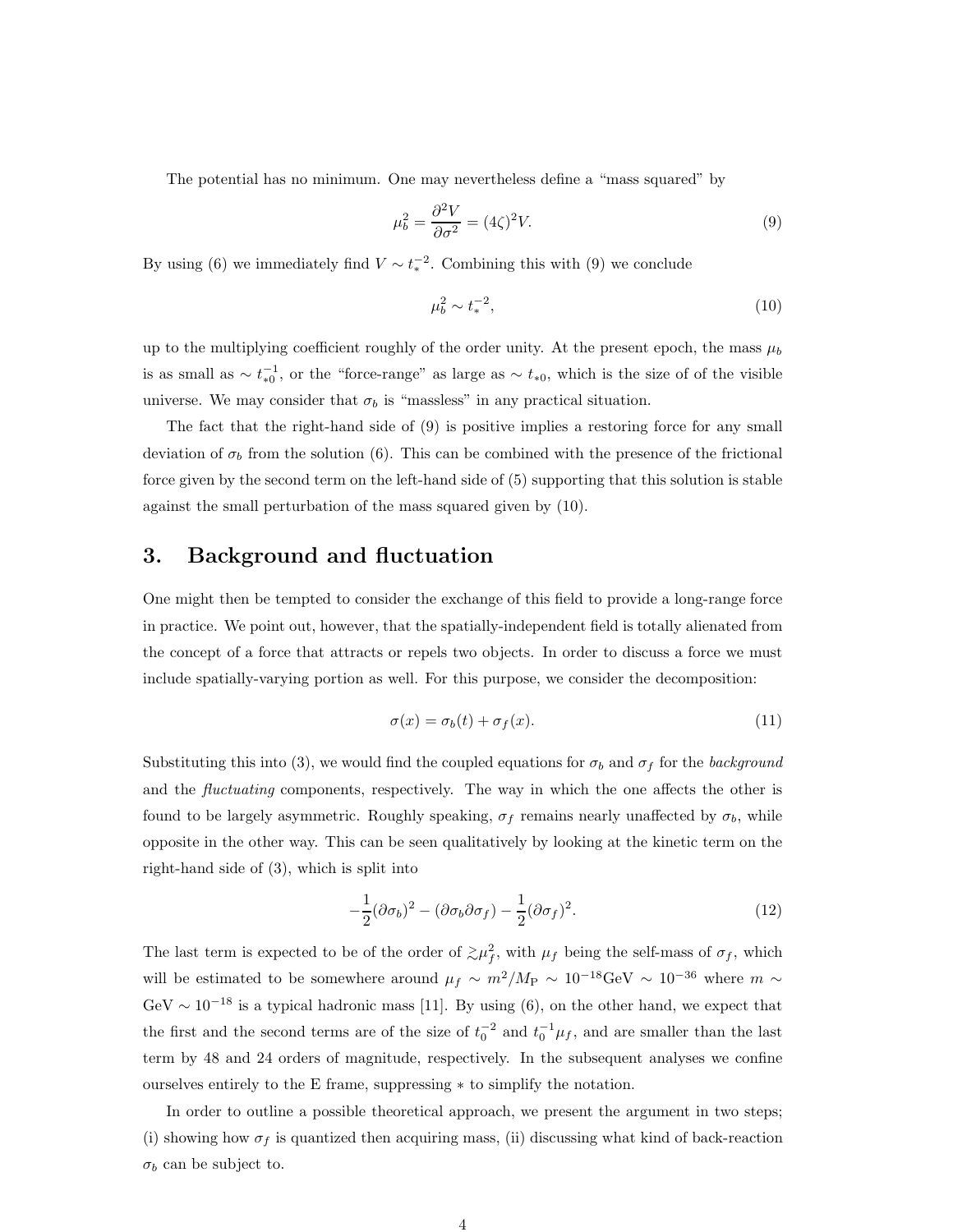# 4. Quantizing the fluctuating part

The potential for  $\sigma_f$  is given by

$$
-V\left(\sigma_b + \sigma_f\right) \approx -\frac{1}{16}\zeta^{-2}t_0^{-2}e^{-4\zeta\sigma_f},\tag{13}
$$

where we have used  $V(\sigma_b) = (1/16)\zeta^{-2}t_0^{-2}$  for  $t \approx t_0$  as derived from (6).

The exponential potential allows no stationary point  $dV/d\sigma_f = 0$  to occur. But this "tilt" as well as "curvature," both proportional to  $\sim t_0^{-2}$ , are again so small that any local experiments or observations, like measuring a  $\sigma_f$ -exchanged force between two objects, have no resolving capability to detect them. In this approximate and realistic situation,  $\sigma_f$  is well separated from  $\sigma_b$ , thus behaving as a *massless* scalar field, with

$$
L_f = -\frac{1}{2} (\partial \sigma_f)^2,\tag{14}
$$

which provides a classical theory based on which perturbative quantum theory around the present epoch is to be developed.

Now according to the relativistic quantum field theory on nearly flat spacetime, the interaction (2) with the matter field  $\Phi$ , which is otherwise assumed to be free, yields a tadpole:

$$
\mathcal{T} = g_{\sigma} i (2\pi)^{-4} \int d^4 k \frac{1}{k^2 + m^2},\tag{15}
$$

also depicted in Fig. 1(a). The integral is divergent by power counting, but is probably cut off at some mass-scale basically of the order of magnitude not very much different from  $m$ , thus

$$
\mathcal{T} \sim m^4,\tag{16}
$$

which is  $\sim 10^{-72}$ , allowing a latitude of a few orders of magnitude.

We next consider the self-energy part  $\Pi(p^2)$  of the quantized field  $\sigma_f$  coming from the  $\Phi$ loop, as shown by Fig. 1(b):

$$
\Pi(p^2) = g^2_{\sigma} \mathcal{J}(p^2),\tag{17}
$$

with

$$
\mathcal{J}(p^2) = i(2\pi)^{-4} \int d^4k_1 \int d^4k_2 \frac{\delta^4(k_1 + k_2 - p)}{(k_1^2 + m^2)(k_1^2 + m^2)},
$$
  

$$
= -\frac{1}{\pi} \int_{s_0}^{\infty} \frac{\rho(s')}{s' - s - i\epsilon} ds',
$$
 (18)



Figure 1: First three examples of the 1-loop diagrams,  $\sim \sigma, \sigma^2, \sigma^3$ , for the quantum corrections due to the matter coupling. Solid and dotted lines are for  $\Phi$  and  $\sigma$ , respectively.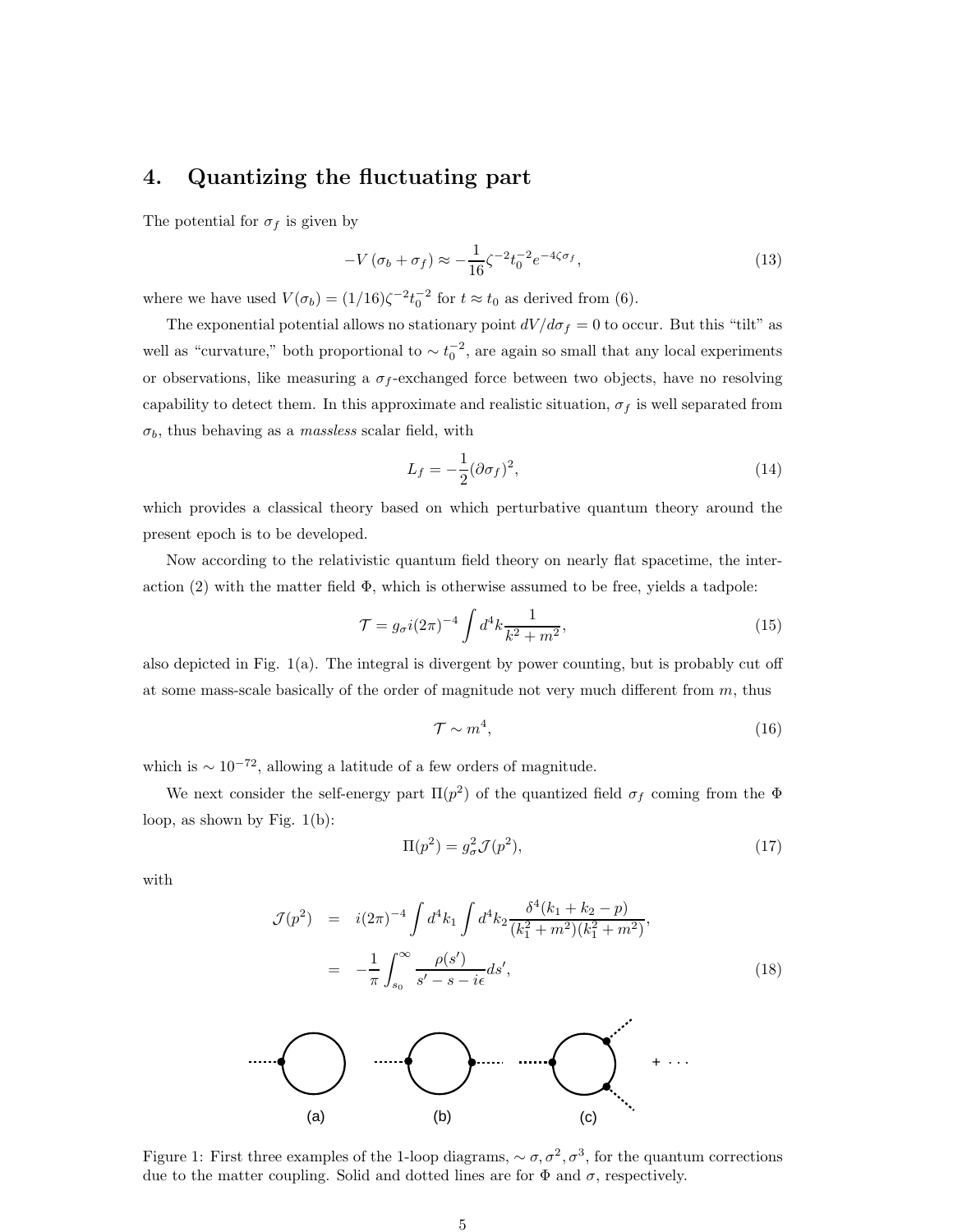where  $s = -p^2 = p_0^2 - \vec{p}^2$  with  $\rho(s) = (16\pi)^{-1}\sqrt{1 - s_0/s} = k/(8\pi W)$ , where  $W = \sqrt{s}$  is the total energy of the pair of  $\Phi$ , k and  $s_0 = 4m^2$  are the relative momentum and the threshold energy squared, respectively.

Following the usual procedure,  $\Pi$  evaluated at  $p^2 = -\mu_f^2$  will give a self-mass squared  $\mu_f^2$ ,<br>f, which is assumed to be positive. It also seems reasonable to expect that  $\mu_f^{-1}$  $f^{-1}$  is of a macroscopic size certainly shorter than the distances relevant to the solar-system experiments [8,11].

#### 5. Back-reaction to the background part

We started by accepting the solution (6) to be a classical background solution. As explained before, however, the back-reaction from the quantized  $\sigma_f$  might be serious. One might be forced even to include "own virtual quantum processes [12]" of  $\sigma_b$ , despite its huge macroscopic size which may justify the classical nature. A self-consistent way of solving the equations seems imperative, as shown by a field theoretical analysis of the non-equilibrium Bose-Einstein condensate [13], for example. This is a feature to be supplemented to the formal procedure described on the use of the nontrivial classical background field [14].

The field  $\sigma_b$  thus acquires the same tadpole term as (15) and (16), because the coupling (2) has been derived for the entire sum (11) of  $\sigma$ . The result (16) is then added to the "slope"

$$
\frac{\partial V}{\partial \sigma} = -4\zeta V(\sigma_b(t_0)),\tag{19}
$$

which is  $\sim t_0^{-2}$ , as estimated in (9) and (10), being smaller than the "correction" (16) by as much as 48 orders of magnitude.

This is a place where one might give up the whole attempt to successfully implement the scenario of a decaying  $\Lambda$ . According to the conventional renormalization program, however, the "divergent" term is replaced by the "observed" value. Equivalently, one has a freedom to add a *counter-term*  $C_1$  to obtain the observed value  $V_1 = -4\zeta V + \mathcal{T} + C_1$ . Unfortunately, no appropriate "observation" is available for the scalar field. We find, however, a substitute from another phenomenon of different but related kind.

We re-emphasize that  $\sigma_b(t)$  is spatially constant and the energy density computed as the quantum corrections to  $V(\sigma_b)$  as shown in Fig. 1, with the dotted line for the small perturbation of  $\sigma_b$ , is distributed uniformly in the universe, thus constituting part of the cosmological "constant" at the epoch t. Obviously this is part of the vacuum-energy without the external matter field  $\Phi$ . On the other hand, the observed vacuum-energy contribution to the cosmological constant is known to be smaller than the theoretical prediction by about "60" orders of magnitude [15], which is basically the same as the number 48 derived before, in view of uncertainties in the estimates. We now propose to use this "suppression" as the "observed value" for the back-reaction effect to  $V(\sigma_b)$ .

Toward the end of Chapter 4.4.2 of [8], we offered a conjecture that no discrepancy of "60" orders of magnitude mentioned above might occur if the vacuum-energy builds up grad-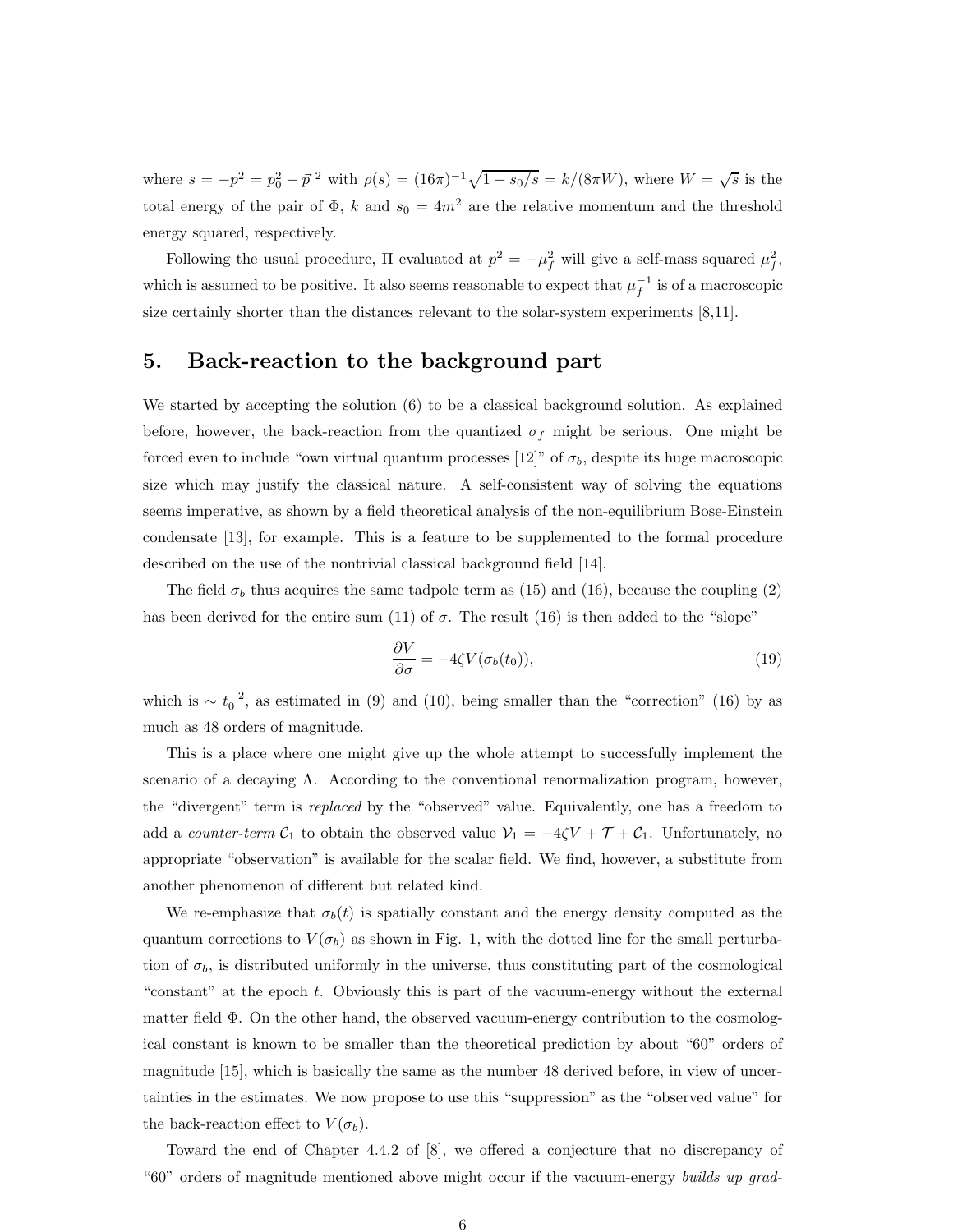ually starting from an infinitesimal amount in the expanding universe, unless no ingredient of the vacuum-energy is time-dependent, allowing the expression  $g_{\mu\nu} \times$  const in the E-frame Lagrangian. This is in fact what we usually do for the matter density arriving at an asymptotic behavior  $\sim t^{-2}$  like in (8), with an added reminder that we thereby must have included the vacuum-energy as well, although it could act as a cosmological "constant" only if it falls off at least more slowly than  $\sim t^{-2}$ .

We note that the spatially-averaged cosmological matter density has no distinction between vacuum- and non-vacuum-energies, perhaps up to different equations of state. In any case it seems highly unlikely that the vacuum-energy component, whether it behaves like a constant or not, grows overwhelmingly beyond the critical density at the expense of the non-vacuum energy. The vacuum-energy must be suppressed below the level  $\sim t_0^{-2}$  for whatever the reason yet to be elaborated. According to our proposal, the tadpole term  $\sim m^4$  should be renormalized to a value  $\lesssim t_0^{-2}$ :

$$
\mathcal{V}_1 \lesssim -4\zeta V,\tag{20}
$$

implying that  $C_1$  is adjusted to cancel most of  $\mathcal{T}$ , probably exploiting the smallness of  $t_0^{-1}$  by appealing to a cosmological argument.

A more careful analysis is needed for the self-energy part Π, because it has a spatial extension much smaller than  $t_0$ . For this purpose we use the spectral representation [16] given by the second line of (18) which is convenient because the spatial Fourier transform  $\mathcal{J}(r)$  is given in terms of the superposition of the Yukawa terms:

$$
\mathcal{J}(r) = -\frac{1}{4\pi^2} \int \frac{e^{-\kappa r}}{r} \rho(s) ds,
$$
\n(21)

where  $\kappa = \sqrt{s}$ . We estimate

$$
\Pi(r) \sim -A \frac{g_{\sigma}^{2}}{4\pi^{2}} m^{2} \frac{e^{-2\bar{m}_{1}r}}{4\pi r},
$$
\n(22)

where A is a coefficient of the order one, while  $\bar{m}_1$  is somewhere between m and  $m_1$  below which s can be approximated by  $4m^2$ , hence chosen roughly to be m.

We consider Dyson's equation:

$$
\Delta'^{-1} = \Delta^{-1} - \langle \Pi \rangle, \tag{23}
$$

where the zero-th order term  $\Delta^{-1} = \mu_b^2 \sim t_0^{-2}$  is a constant for the spatially non-propagating field, while the last term on the right-hand side is for an "average"  $\langle \Pi \rangle = \int d\vec{r} \Pi(\vec{r})$ . On integrating (22) we find  $\int d\vec{r}r^{-1}e^{-r/\lambda} \sim \lambda^2$ , where  $\lambda \sim (2\bar{m}_1)^{-1} \sim m^{-1}$ . In this way we obtain

$$
\langle \Pi \rangle \sim m^6 \lambda^2 \sim m^4,\tag{24}
$$

which is "large" in the same order of magnitude as in (16). Nearly the same argument as the tadpole term applies again.

Unlike with the tadpole, however, the function  $\Pi$  depends on  $p^2$ . The above-mentioned suppression is related to the global structure, and applies only to  $p^2 \approx -t_0^{-2}$ , leaving the value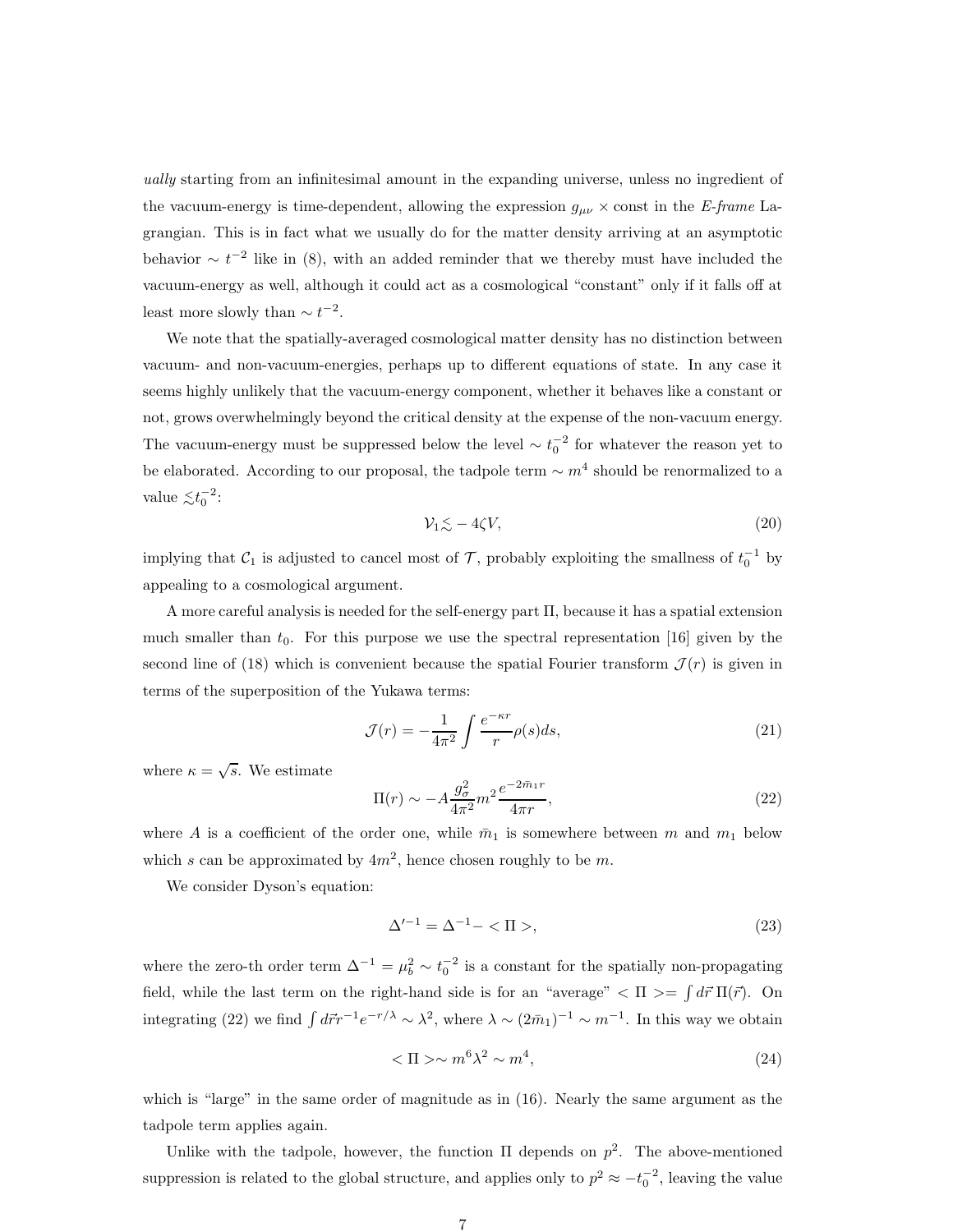for  $p^2 \approx -\mu_f^2$  $\frac{2}{f}$  obtained from the quantized component almost unaffected. This scenario, which is yet to be justified rigorously, should make the two aspects compatible to each other; massless global field and massive local field. One might interpret this also as a "running" counter-term which varies toward  $p^2 \approx -t_0^{-2}$  in a non-trivial manner, represented symbolically by

$$
C_2(-t_0^{-2}) \approx -\Pi(-t_0^{-2}), \text{ and } C_2(-\mu_f^2) \approx \Pi(-\mu_f^2). \tag{25}
$$

How good the first approximate equation is would determine how close the resulting potential is to the original one. This requires a more precise analysis based on the standard renormalization procedure. On the other hand, the "observed" suppression of the vacuum energy in the cosmological constant might be so strong, as expressed by the number "60" orders of magnitude, that the whole "correction," including the counter terms, to  $V(\sigma_b)$  can be made negligibly small. In this simplest imaginable but still likely situation, the exponential potential remains virtually unaffected, no matter how complicated the detailed renormalization procedure might be.

Similar analyses on the higher-order terms of  $\sigma_b$ , like the one illustrated by Fig. 1(c), should be subject to the same kind of suppression required for all the terms, in order to maintain the exponential potential. This necessity on the finite-part renormalization might appear too artificial, but is supported by the suppression of all kinds of the vacuum-energy. It is rather natural after all to expect that the influence of the unique nature of  $\sigma_b$  which extends globally to the whole universe overrides consequences of the local physics of the quantized component as far as the global aspect is concerned.

#### 6. Concluding remark

We have shown that globally massless and locally massive behaviors of a single field dilaton can be consistent with each other. Although the conclusion is not unique, this feature is related closely to another theoretical question why the vacuum-energy expected naturally from the quantum field theory in Minkowskian spacetime predicts too much excess compared with the observation. We re-iterate that we have only outlined what the theory should be like. Solving the equations for  $\sigma_b$  and  $\sigma_f$  more rigorously should be made only if we establish a detailed mechanism to suppress the vacuum-energy. This will be a key to understand the whole problem of the cosmological constant including the scenario of a decaying  $\Lambda$  for the component of the primordial origin.

I thank Thibault Damour whose comment on the occasion of JENAM 2002 in Porto-Portugal motivated this work. Thanks are also due to Y. Chikashige, R. Fukuda, S. Ichinose, S. Kamefuchi, K. Kawarabayashi, K. Maeda, H. Matsumoto and M. Omote for their enlightening discussions.